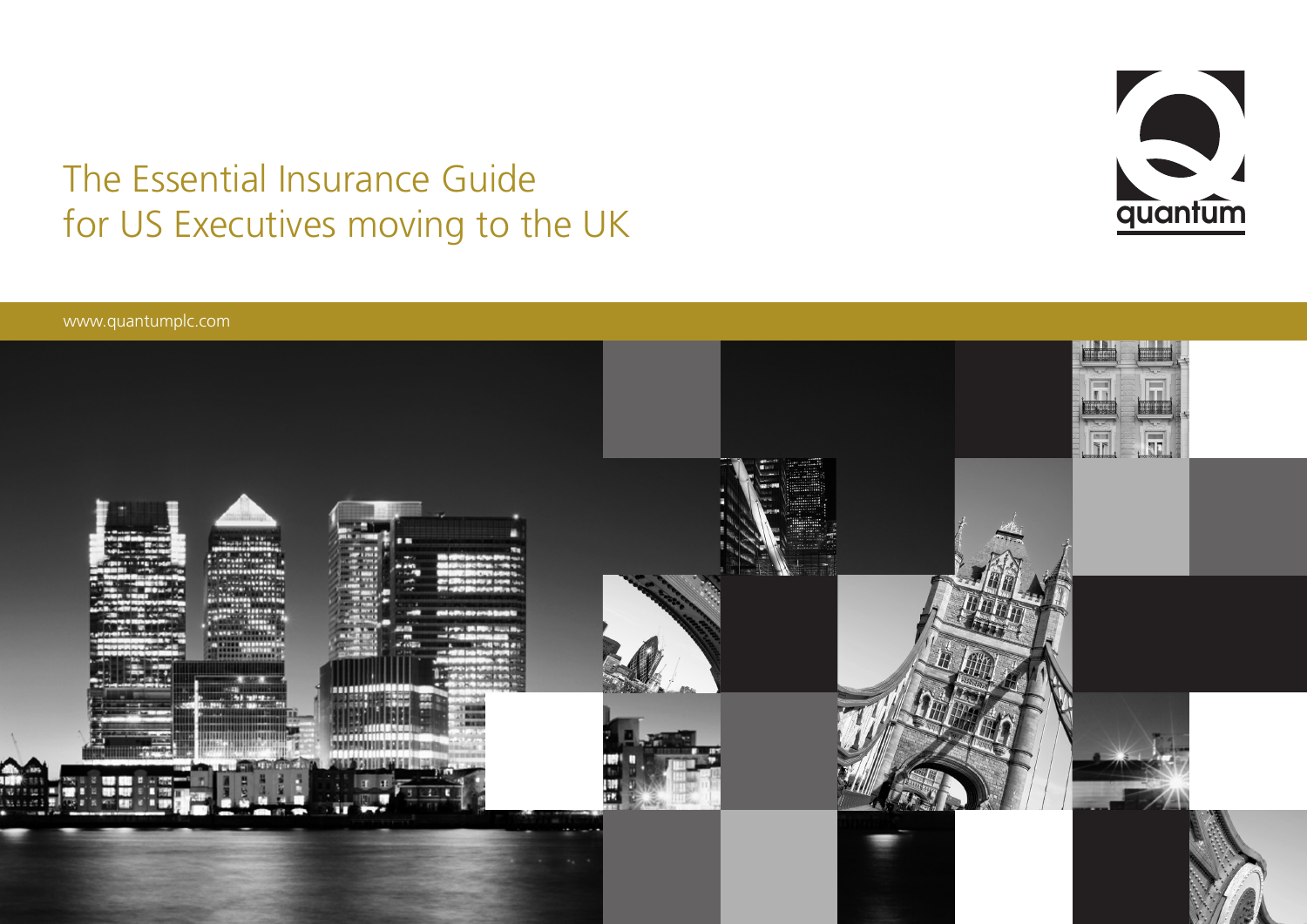

## Introduction

### **This guide has been specifically produced for US citizens that are either moving to the UK permanently or for a specific 'tour of duty'.**

It provides essential advice for you, and also your employers and your advisers in the US. Quantum can work in conjunction with all of these parties to make arranging your UK insurance solution as simple as possible.

Quantum works exclusively with the Chubb Group of Insurance Companies to offer solutions that provide the broadest policy coverage, award winning claim service and unquestionable financial strength.

### **Topics Covered**

- • Workers Compensation
- Personal Liability
- Renters Coverage
- Directors & Officers Liability
- Auto Insurance
- Jewelry values and coverage
- Travel Insurance
- Associated services



Quantum Ltd

**T** (0044) 203 137 5087

**E** us@quantumplc.com

**www.quantumplc.com**

#### The Essential Insurance Guide for US Executives moving to the UK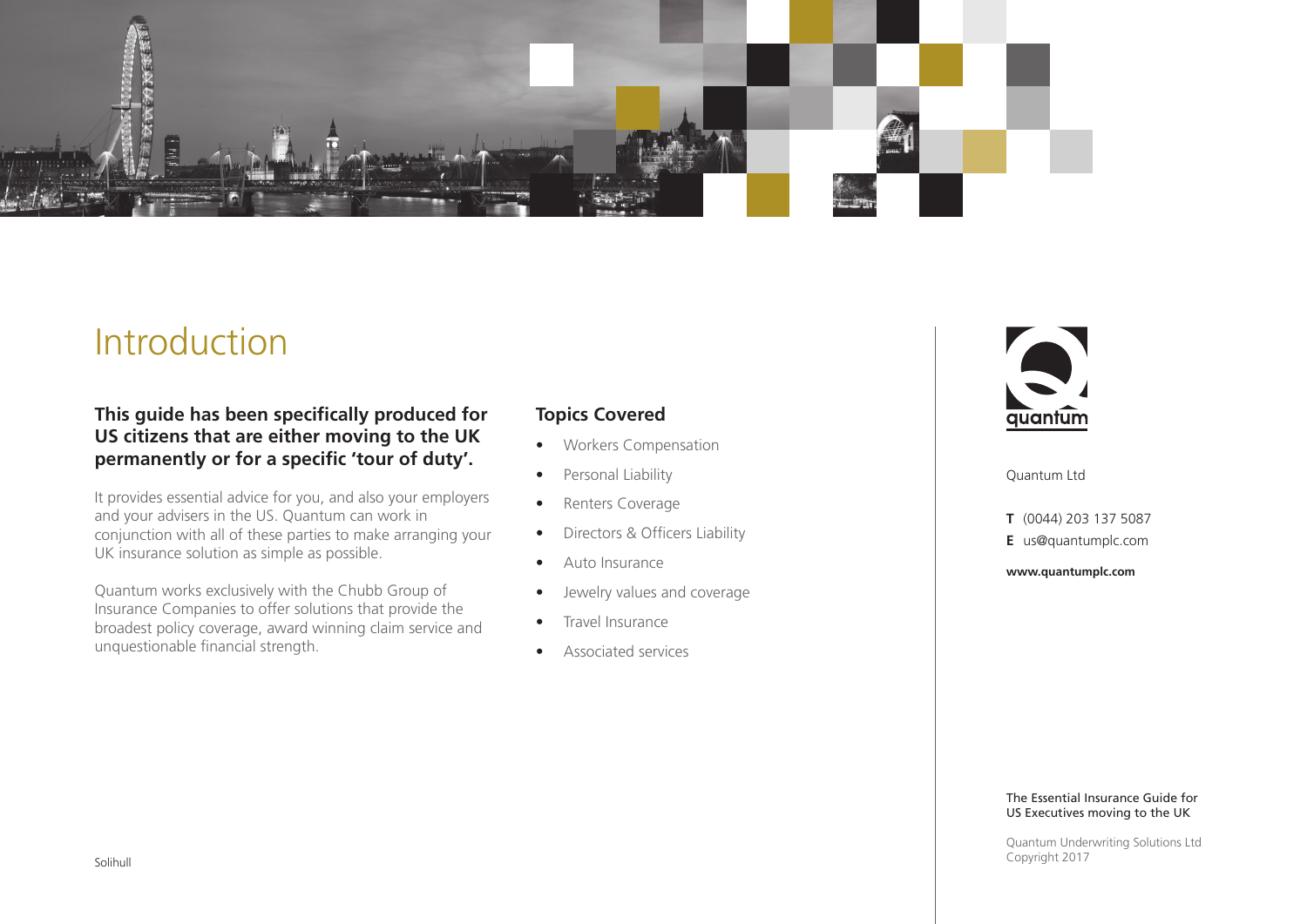

### Workers Compensation

**Workers Compensation is known as Employers Liability Insurance in the UK. It is a legal requirement, which is governed by the Employers Liability (Compulsory Insurance) Act 1969. The Act states that all employers must arrange a minimum of £5m of coverage with an approved insurance company. In practice most insurers in the UK provide a £10m limit as standard.**

If you have a nanny, housekeeper, gardener, chauffeur or similar employee then you must arrange Employers Liability insurance for these workers. If you fail to arrange cover you face not only the risk of a lawsuit in the event of death or injury to the employee but also a significant fine. Under the Employers Liability Act the Health and Safety Executive (the UK Government department) can impose a fine of up to £2,500 for EVERY DAY that you failed to have cover in place. Ignorance is no defence.

If you already purchase workers compensation coverage in the US it is unlikely to protect employees working in the UK. It is unlikely to satisfy local legislation, so local coverage should always be purchased.

The good news is that coverage is easy to obtain and, in our experience, costs a fraction of the amount that similar coverage would cost in the US. This coverage is included automatically in our homeowners and renters policies.

For help or advise please contact Quantum on **(0044) 203 137 5087** or e-mail **us@quantumplc.com**



Quantum Ltd

**T** (0044) 203 137 5087

**E** us@quantumplc.com

**www.quantumplc.com**

#### The Essential Insurance Guide for US Executives moving to the UK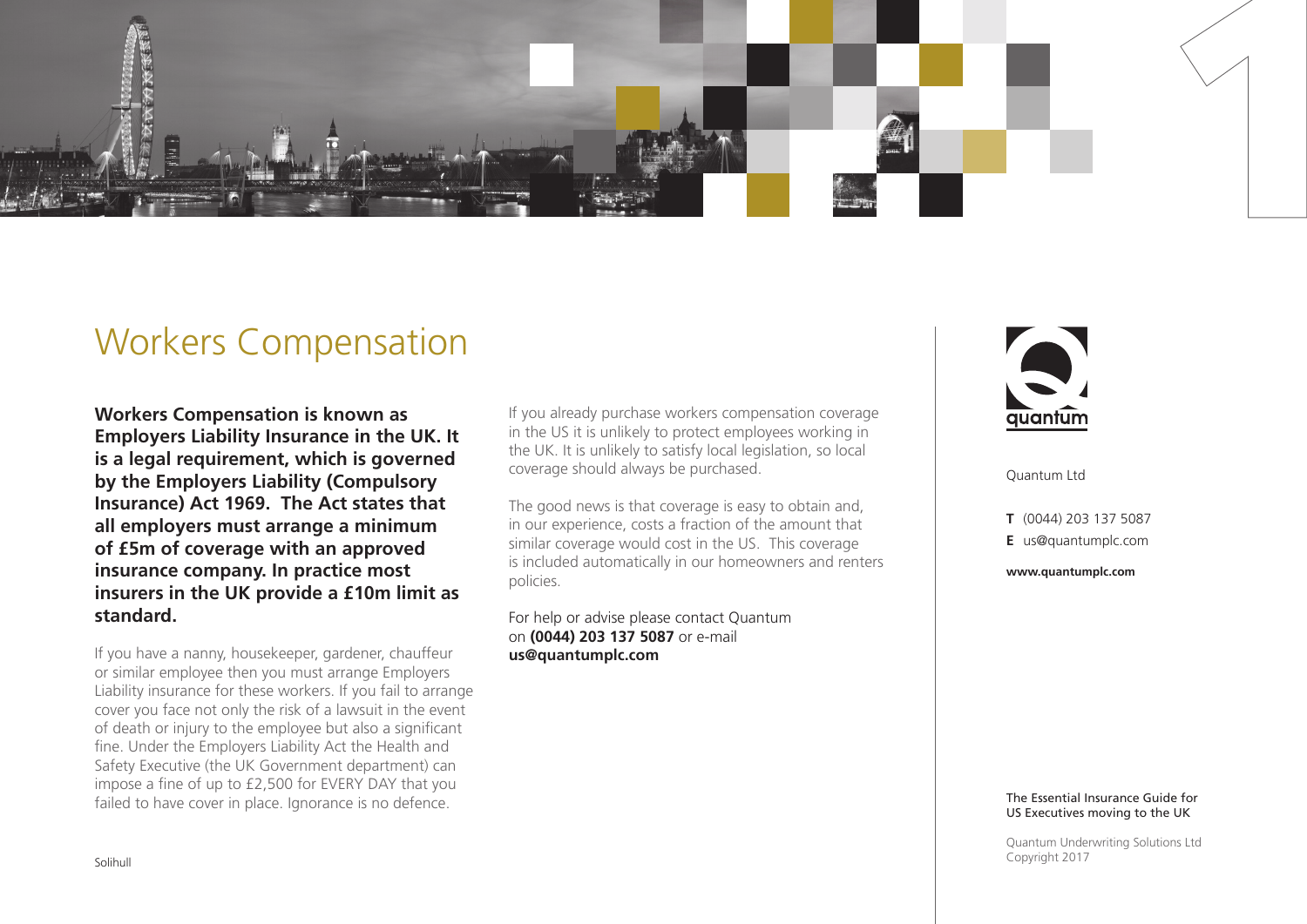

# Personal Liability Coverage

**Whilst you may still retain your US primary or umbrella cover whilst living in the UK we advocate arranging local personal liability coverage.**

The cost of this cover is relatively low in the UK because of the lack of both litigation and large damages awards.

Our solution, which provides £5m of coverage as standard, provides invaluable local cover for defence costs and awards made against you.

In the UK this kind of coverage is included as standard in the majority of homeowners or renters policies.

For help or advice please contact Quantum on **(0044) 203 137 5087** or e-mail **us@quantumplc.com** 



Quantum Ltd

**T** (0044) 203 137 5087 **E** us@quantumplc.com

**www.quantumplc.com**

#### The Essential Insurance Guide for US Executives moving to the UK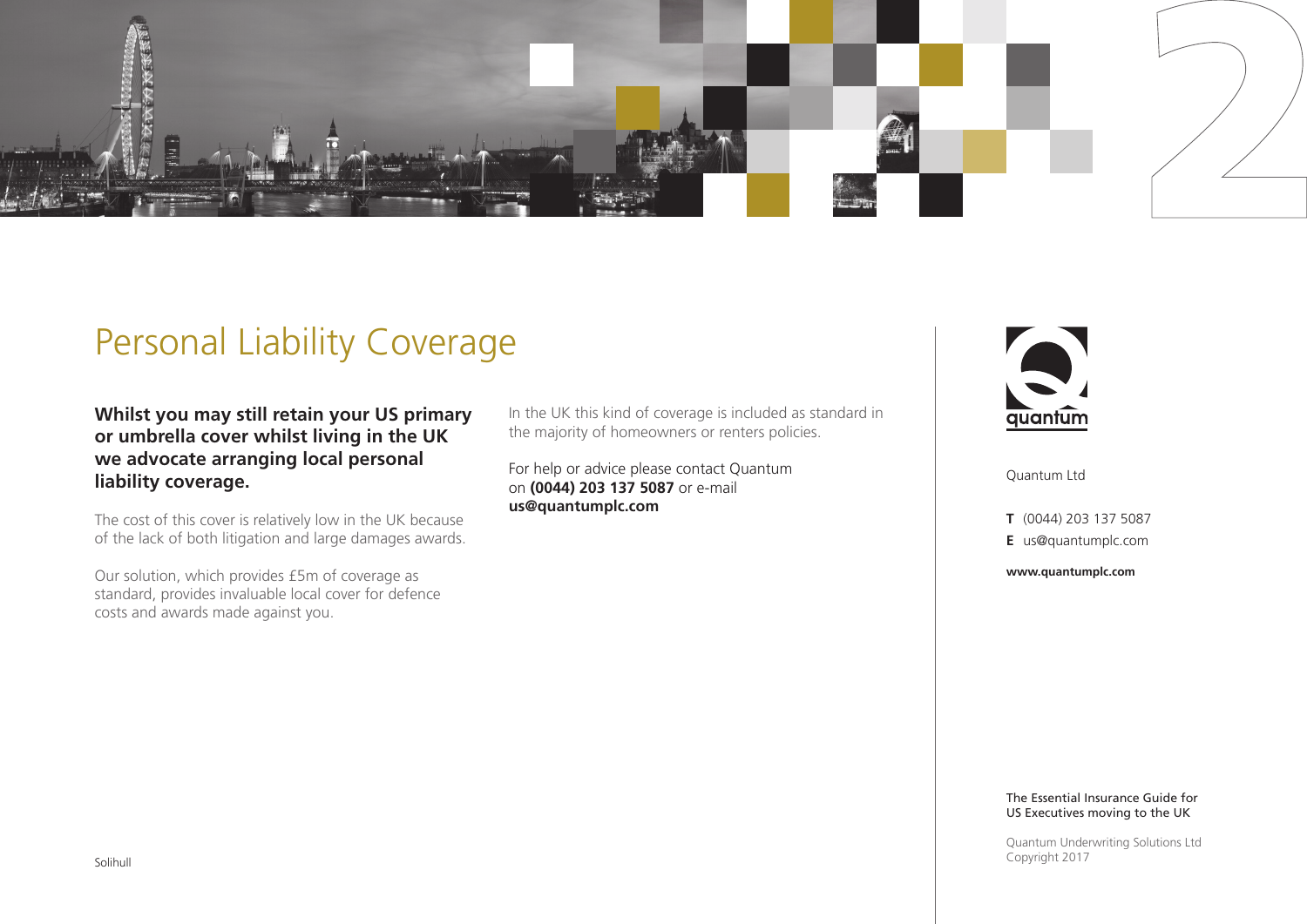

### Renters Coverage

**Renters cover is easy to establish and will encompass not only your personal possessions, but also Employers Liability (Workers Compensation) and Personal Liability coverage in a single policy.**

The cover can also be extended to include any specialist valuable possessions such as fine art, jewelry and watches, wine and other collectables.

Premiums for this coverage are considerably less than you would pay in the US for a package of renters, workers compensation, liability and umbrella coverage. Typically a London renters policy providing up to £100,000 of contents coverage, including personal and employers liability would cost between £700-£900 per year dependent upon your exact location.

Coverage can be arranged quickly and efficiently. We would need a 10 minute telephone meeting, and can usually provide you with a proposal within 2 hours (during UK working hours). Once this has been produced you can manage the coverage by e-mail with all documents sent via PDF. Premiums can be billed either to a UK bank account or Visa or AMEX card.

If you wish to discuss UK renters coverage please contact Quantum on **(0044) 203 137 5087** or e-mail **us@quantumplc.com** 



Quantum Ltd

**T** (0044) 203 137 5087

**E** us@quantumplc.com

**www.quantumplc.com**

#### The Essential Insurance Guide for US Executives moving to the UK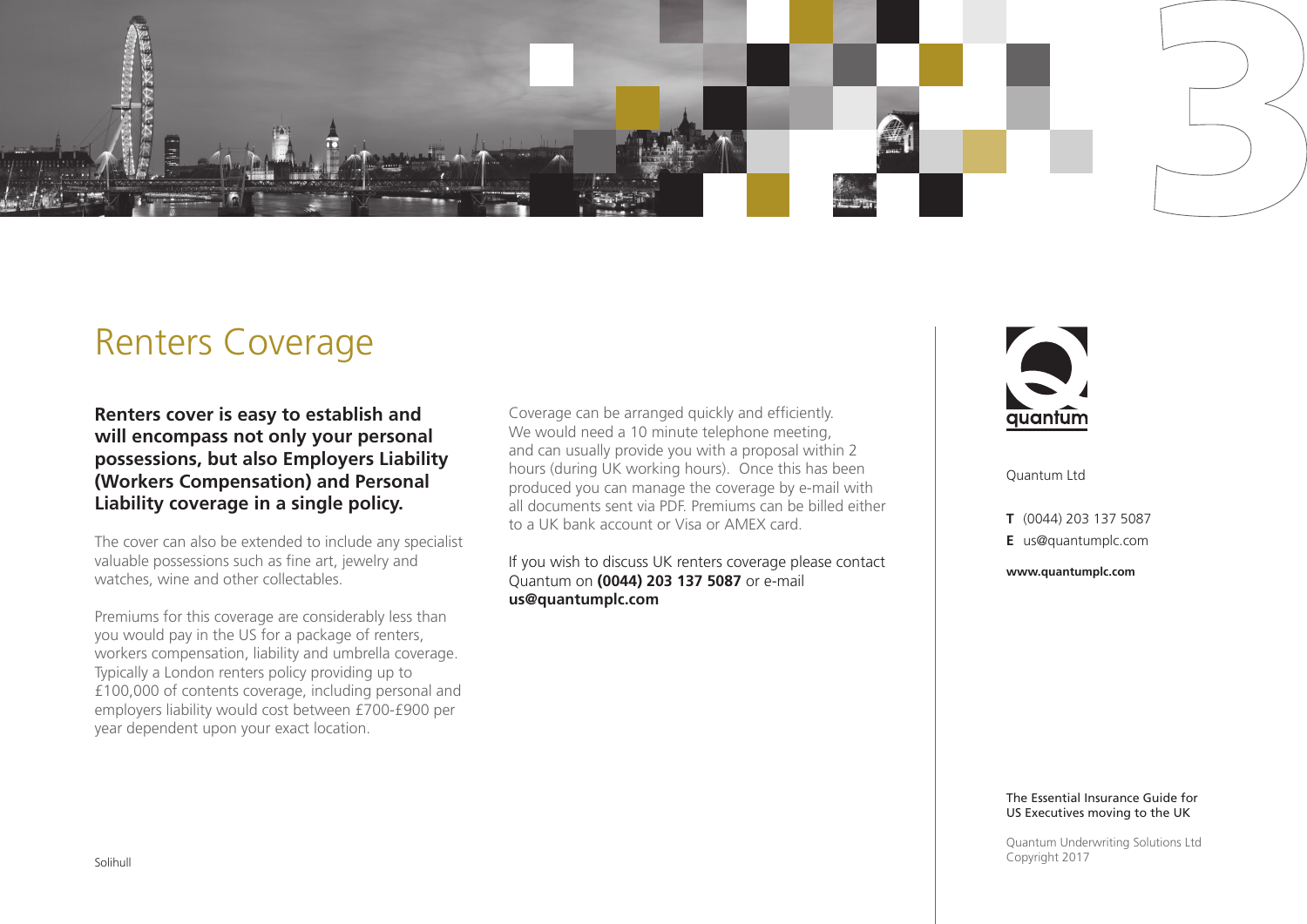

## Directors & Officers Liability Coverage

**If you are going to be a director of a UK company then it is highly advisable to ensure that a good quality Directors & Officers Liability Insurance policy is in place.**

If you are working for a global organisation then it is most likely that the world-wide insurance programme will extend to cover your UK directorship, but you should always check this.

If you are purchasing an apartment in the UK you may be asked to become a director of the management committee which manages the operation of the building.

If you accept such an invitation it is important that you not only ensure that the Condo Management Committee (Residents Management Company) has a corporate D&O coverage, but it is also advisable to obtain personal D&O coverage. Personal D&O cover is available through a specialist program run in association with Institute of Directors.

Personal cover can be purchased on-line at **www.directorprotect.com** and premiums for £1m of personal cover start from around £50 per month.



Quantum Ltd

**T** (0044) 203 137 5087 **E** us@quantumplc.com

**www.quantumplc.com**

#### The Essential Insurance Guide for US Executives moving to the UK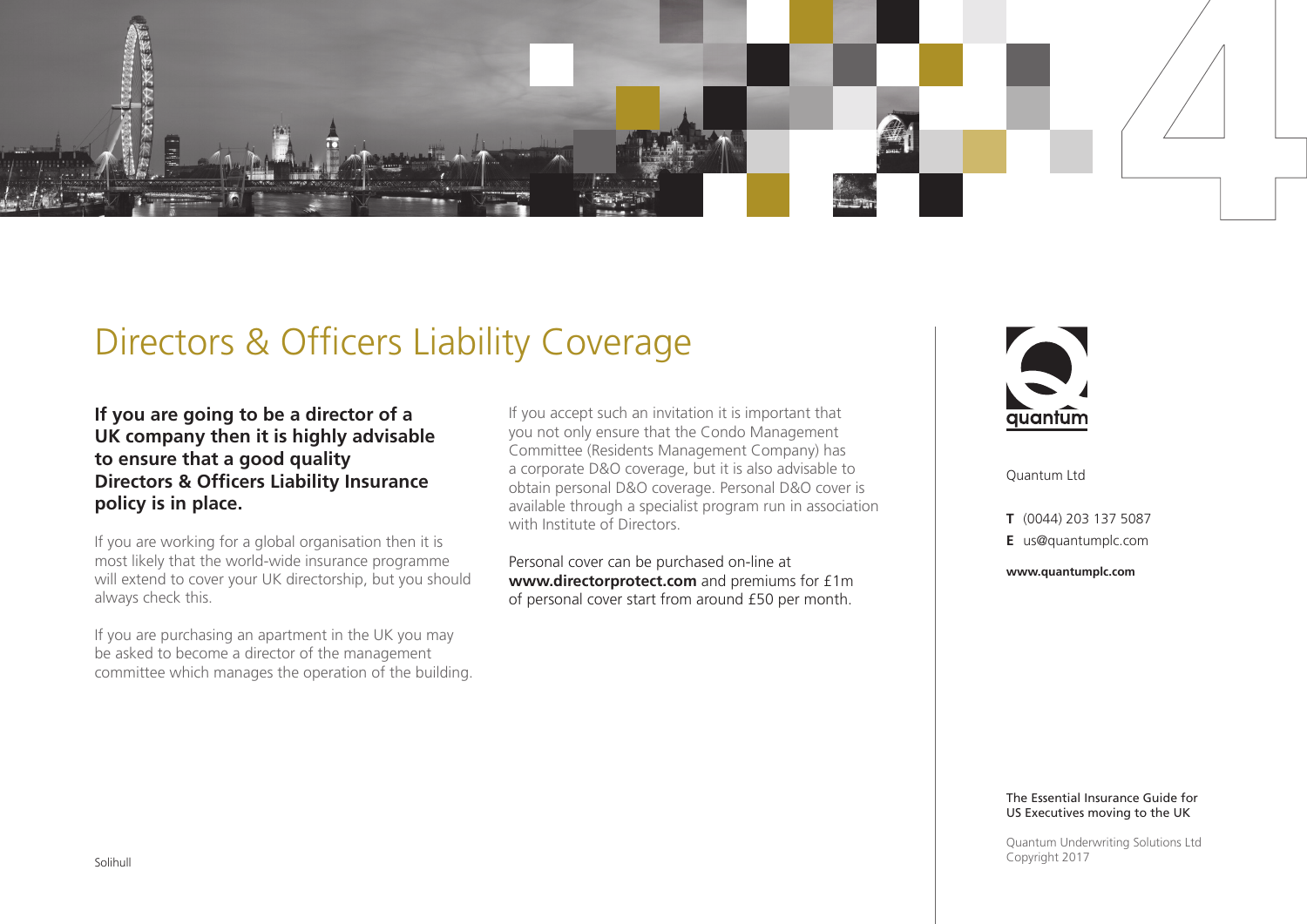

### Auto Insurance

**In the UK it is a legal requirement to carry unlimited liability coverage for third party death and bodily injury as described in the Road Traffic Act 1988. All UK insurers have to provide this in order to be licensed to write auto (motor) insurance.**

This differs to the US system of primary and umbrella coverages as the auto insurer is responsible for the entire this party death and injury risk

The UK requires that insurers provide a minimum of £5m of cover for third party property damage, our solution automatically comes with £20m of coverage.

Finally, when you enter the UK you should ensure that you comply with local licensing laws. If you do not have an international license you have a 'period of grace' after which you can only drive having obtained a UK license. The current period of grace is 12 months and commences on the first day of residency.

The system is managed by a UK governmental agency and the latest regulations can be found at **www.direct.gov.uk/en/Motoring/DriverLicensing**

As a new resident it can prove difficult to find auto insurance, particularly if you wish to have a valuable vehicle. Providing you have a respectable driving history then we can definitely help with your UK auto insurance needs.

For help or advice please contact Quantum on **(0044) 203 137 5087** or e-mail **us@quantumplc.com** 



Quantum Ltd

**T** (0044) 203 137 5087

**E** us@quantumplc.com

**www.quantumplc.com**

#### The Essential Insurance Guide for US Executives moving to the UK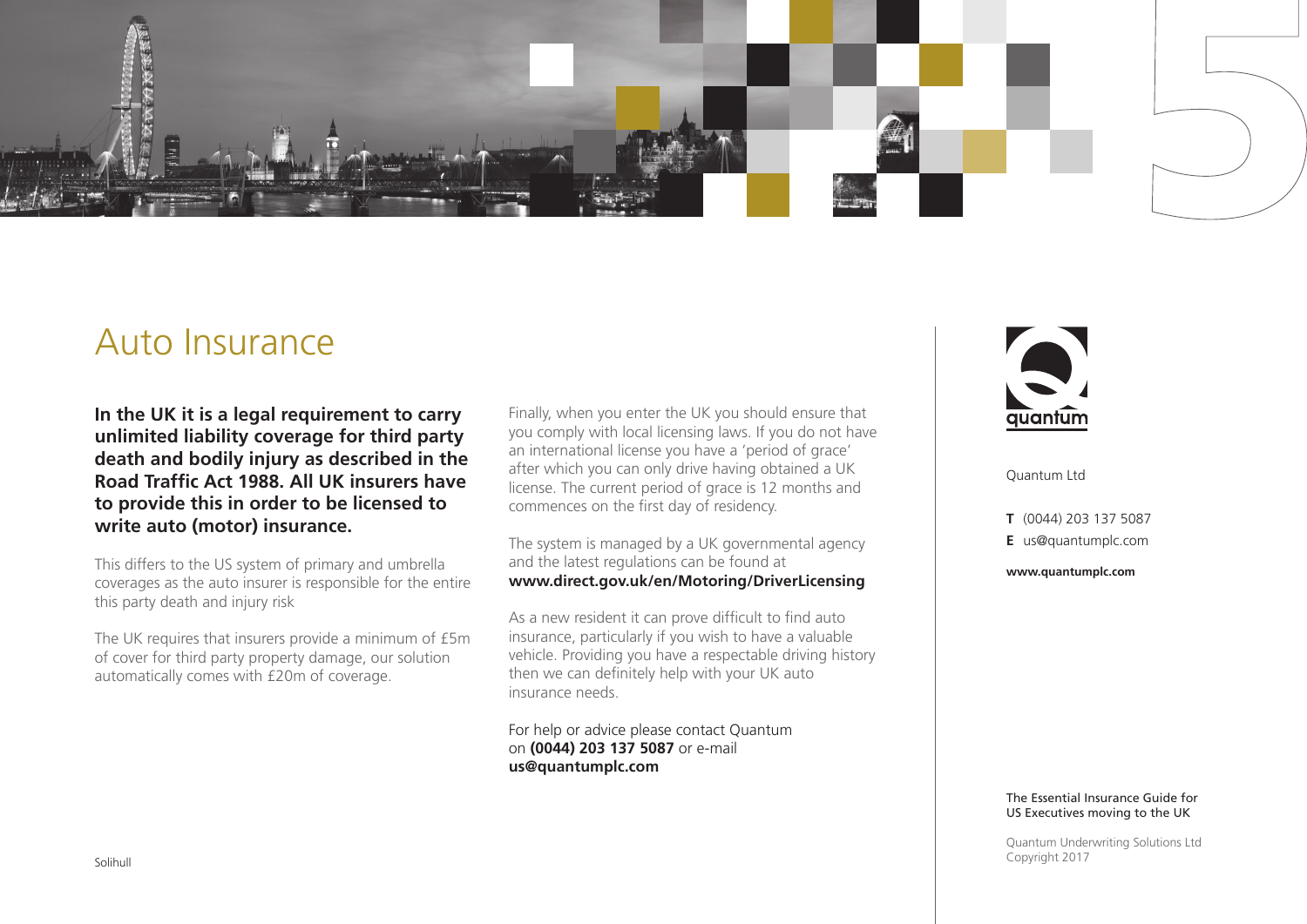

### Jewelry Values and Coverage

**When moving to the UK and bringing jewelry with you it is vital that you consider the value you wish to insure your jewelry for, and the coverage options available to you.**

Care should be exercised when insuring jewelry in the UK. Items tend to be more expensive here and currency movements can create under insurance problems.

For example, using the current exchange rate (as at 31/3/2010) of \$1 - £0.66 GB Pounds, insuring a Cartier Santos which would cost \$4,395 in the US would give you coverage of £2,909 in the UK where the replacement cost is actually £3,500.

We therefore recommend that if you plan to insure your jewelry in the UK an up to date valuation is produced using UK replacement prices. We have specially discounted arrangements with leading jewelry valuation specialists and would be happy to facilitate an introduction.

Another important factor is selecting the correct provider to insure your jewelry. The majority of UK insurers apply clauses and restrictions to higher value items, such as a 'settings clause' which invalidates cover if you do not have the item checked once each year by a qualified jewelry, or a personal custody clause 'which states the item is only insured whilst you are wearing it, or the item is in an approved safe'. These clauses should be avoided at all costs. There are also a significant number of insurers who won't provide coverage for single items over £10,000 in value.

We are able to provide jewelry coverage as part of a homeowners or renters coverage. Our protection is provided on an all risks basis, with no clauses or restrictions and coverage is world-wide as standard.

For more information please contact Quantum on **(0044) 203 137 5087** or e-mail **us@quantumplc.com** for advice.



Quantum Ltd

**T** (0044) 203 137 5087

**E** us@quantumplc.com

**www.quantumplc.com**

#### The Essential Insurance Guide for US Executives moving to the UK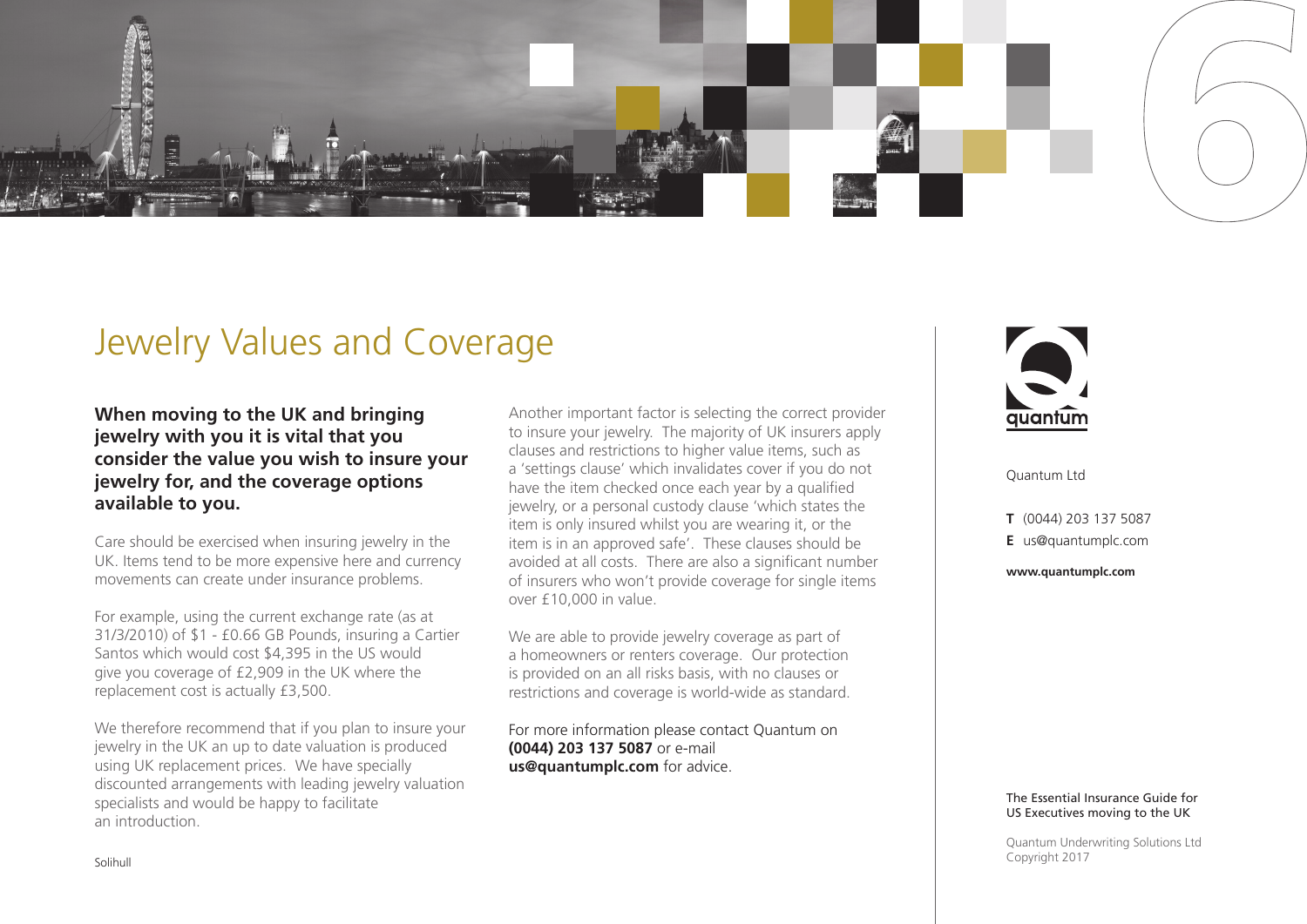

## Travel Insurance

**If you are resident in the UK then it is important that your travel insurance will repatriate you to the UK in the event of injury or illness. This means that a local arrangement will be necessary.**

You may arrange this independently or rely on 'free' cover as part of a credit card or other financial services product.

In either of these circumstances you should review the policy coverage in detail. Attention should be given to the policy limits and the rules around territorial limits and number of days travel in any given period.

You may wish to include family travel cover as part of your homeowners or renters policy to remove the need to manage a number of different policies at different times of the year.

For help or advice please contact Quantum on **(0044) 203 137 5087** or e-mail **us@quantumplc.com**



Quantum Ltd

**T** (0044) 203 137 5087

**E** us@quantumplc.com

**www.quantumplc.com**

#### The Essential Insurance Guide for US Executives moving to the UK